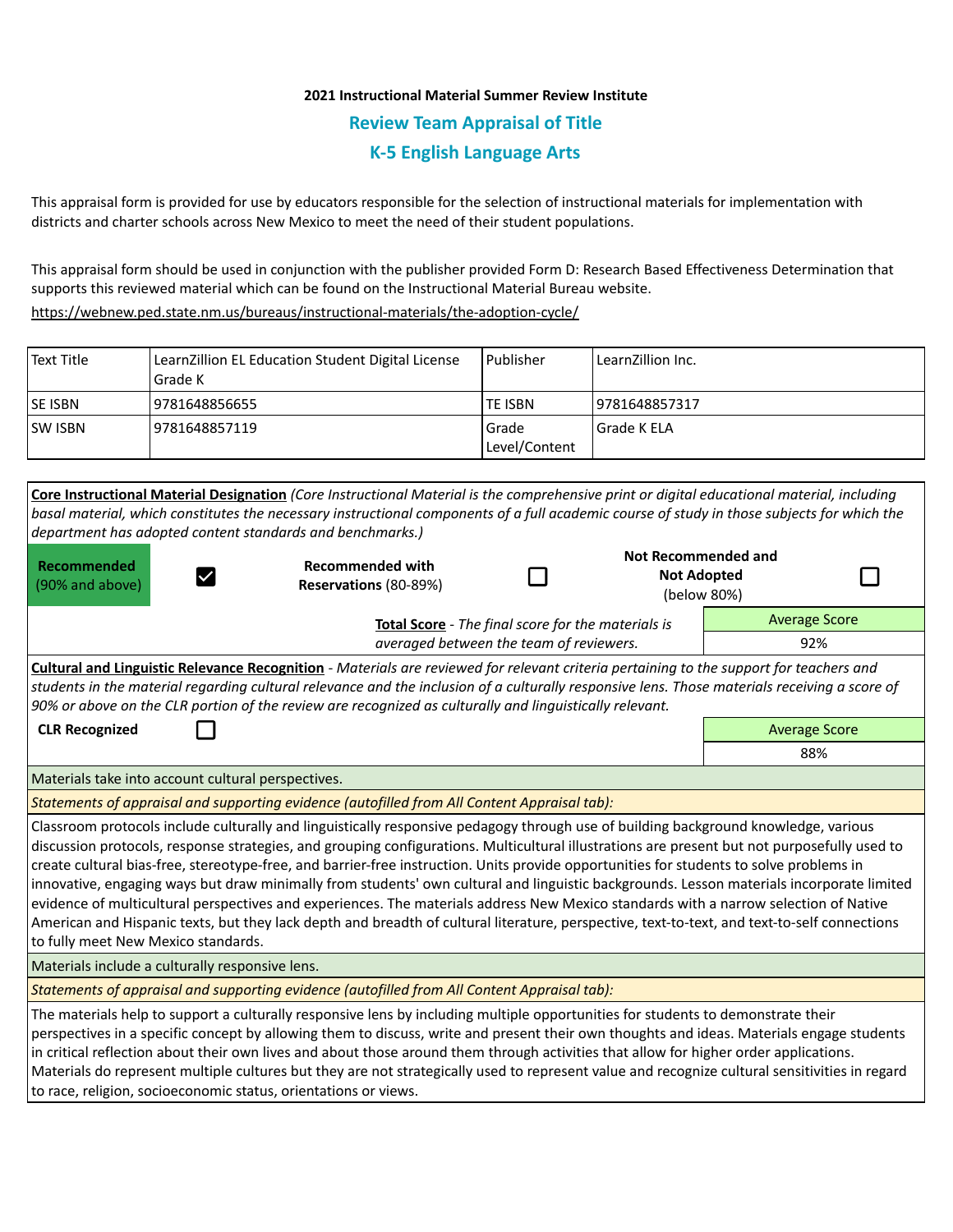**Standards Review** *- Materials are reviewed for alignment with the state adopted content standards, benchmarks and performance standards.*

Average Score

92%

Materials align with grade level ELA standards overall.

*Statements of appraisal and supporting evidence:* 

Materials align with grade level ELA standards overall. The students are asked to ask and answer grade level essential questions actively in group reading activities with purpose and understanding. Throughout the course of the curriculum, guidance is provided for teachers to attend to standards based instructional expectations while offering students a variety of reading, writing, speaking, and listening activities to help support student mastery of all grade level content standards.

Materials align to reading standards.

*Statements of appraisal and supporting evidence:* 

The materials include a wide variety of selections, ranging from literature to informational texts, songs, and poetry. Instructional strategies include Multiple Discussion Protocol, Turn and Talk, Think Pair Share, and Grouping Configurations. Students are routinely asked to dig deeply into the reading using targeted learning goals and discussion protocols to facilitate higher level thinking.

Materials align to writing standards.

*Statements of appraisal and supporting evidence:* 

The materials align with grade level writing standards. Writing activities focus on best practice strategies of the writing process to support student mastery of grade level writing skills. Writing activities provide instruction in letter writing, informative, real-world writing scenarios (interviews), narrative, and opinion styles of writing, and lessons contain embedded rubrics checklists. Students use words and pictures to compose opinion writing about the topic of study. Students discuss with partners and work independently to create informative writing with a focus statement and detail sentence. Students write a narrative piece including a character reaction using anchor charts and sentence stems for support. Students respond to questions and suggestions about writing from peers and add details to strengthen writing. Students use graphic organizers to scaffold them through the writing process. Students work collaboratively to participate in shared research.

Materials align to speaking and listening standards.

*Statements of appraisal and supporting evidence:* 

The materials provide creative assignments for speaking and listening geared toward student mastery with real world applications. Students are given opportunities to work alone, with a partner, and in small groups to present their learning. Student use Anchor Charts to facilitate asking questions and requesting clarification. Students use sentence frames to ask clarifying questions, add more detail to their responses, and add on to peer responses. Role-play protocols provide opportunities for students to follow oral instructions. Students are guided in speaking audibly and expressing thoughts, feelings, and ideas clearly.

Materials align to language standards.

*Statements of appraisal and supporting evidence:* 

The materials address print concepts, language conventions, vocabulary acquisition, and word analysis throughout the text, with practical applications suggested. Graphic organizers are provided for practice with parts of speech, phonics, inflectional endings and affixes, and vocabulary acquisition. Instructional strategies include use of anchor charts, hand signals and singular and plural noun cards to reinforce parts of speech. Students use sentence frames to create and expand sentences that include proper letter formation and spaces between words to create a readable document. Students are given opportunities to practice writing upper and lowercase letters. Students are asked to identify features of a sentence, including the first word, capital letters, and ending punctuation.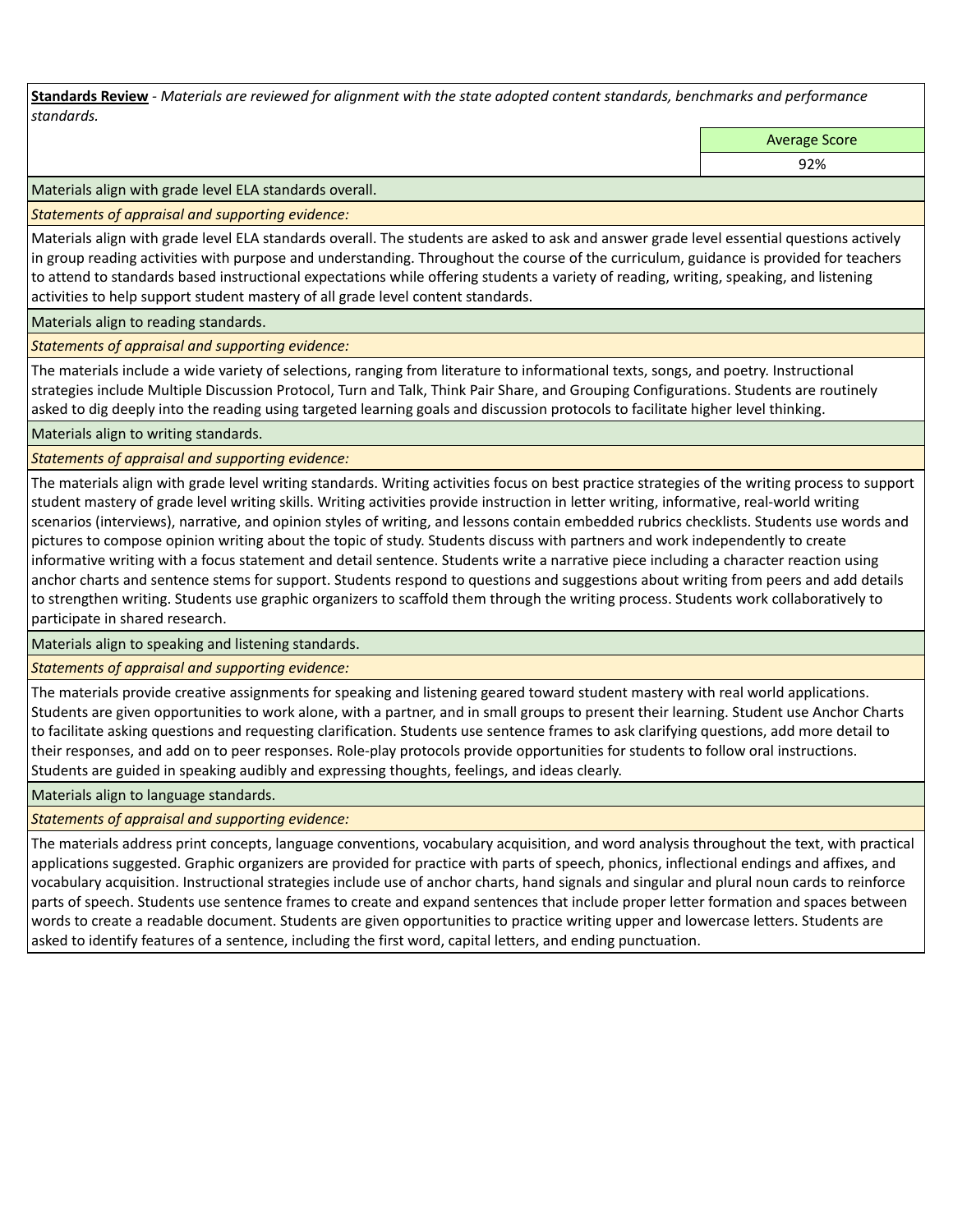**ELA Content Review** *- Materials are reviewed for relevant criteria pertaining to the support for teachers and students in the specific content area reviewed.*

Average Score

95%

Materials provide sequential, cumulative instruction and practice opportunities for a full range of foundational skills.

*Statements of appraisal and supporting evidence:* 

Materials provide sequential, cumulative instruction and practice opportunities for a full range of foundational skills. Tasks include foundational reading of print concepts, phonological awareness, phonics and word recognition, and fluency. Practice of skills is distributed and broken into short sequential sessions. Instructional Routines are evident. Skills progress to more complex over time to allow for consolidation of skills. Tasks provided allow for differentiation for three ability levels: Pre-Alphabetic, Partial Alphabetic, and Full and Consolidated. Lessons include repetitive use of specific instructional routines to help kindergarten students develop fluency in reading and spelling.

Materials provide a selection and range of high-quality texts worthy of students' time and attention, exhibiting exceptional craft and thought and/or providing useful information.

*Statements of appraisal and supporting evidence:* 

List of required trade books includes a balance of authentic, high-quality literary and informational texts. The reading selections are engaging and relevant to student interest and foster discussion through best practice learning strategies. The materials center on an anchor text for each unit along with student tasks requiring analysis through reading, writing, and speaking/listening activities. Required trade books are well-crafted but limited in range of topics and themes. Informational texts are varied in text features but limited in text structure and text type.

Questions in the materials are high-quality text-dependent and text-specific questions. The overwhelming majority of these questions are text-specific and draw student attention to the particulars in the text.

*Statements of appraisal and supporting evidence:* 

Materials provide high quality text-dependent and text-specific questions that are focused on particulars in the text. Questions in the materials incorporate Depth of Knowledge (DOK) question stems and require consistent practice in using the text and exploring inferences throughout the reading. Writing tasks routinely require close reading and ask for textual evidence to demonstrate student understanding. Questions build upon one another and have multiple parts that are well sequenced and refer back to the text. Questions support student understanding of academic language. Lessons include clear definitions of academic terms.

Materials provide scaffolding and supports to enable students' learning of English language arts.

*Statements of appraisal and supporting evidence:* 

Throughout the scope of the curriculum, there are a variety of embedded suggestions for differentiation in the instructional process for English Language Learners and struggling learners. There are limited suggestions for acceleration and students with special needs. Lessons have a variety of writing scaffolds such as graphic organizers and sentence frames. Materials include multiple texts within the grade level band to support students reading at different levels. Students engage with complex text through read-alouds. Multiple Lexile levels are available for below, on, and above level reading instruction.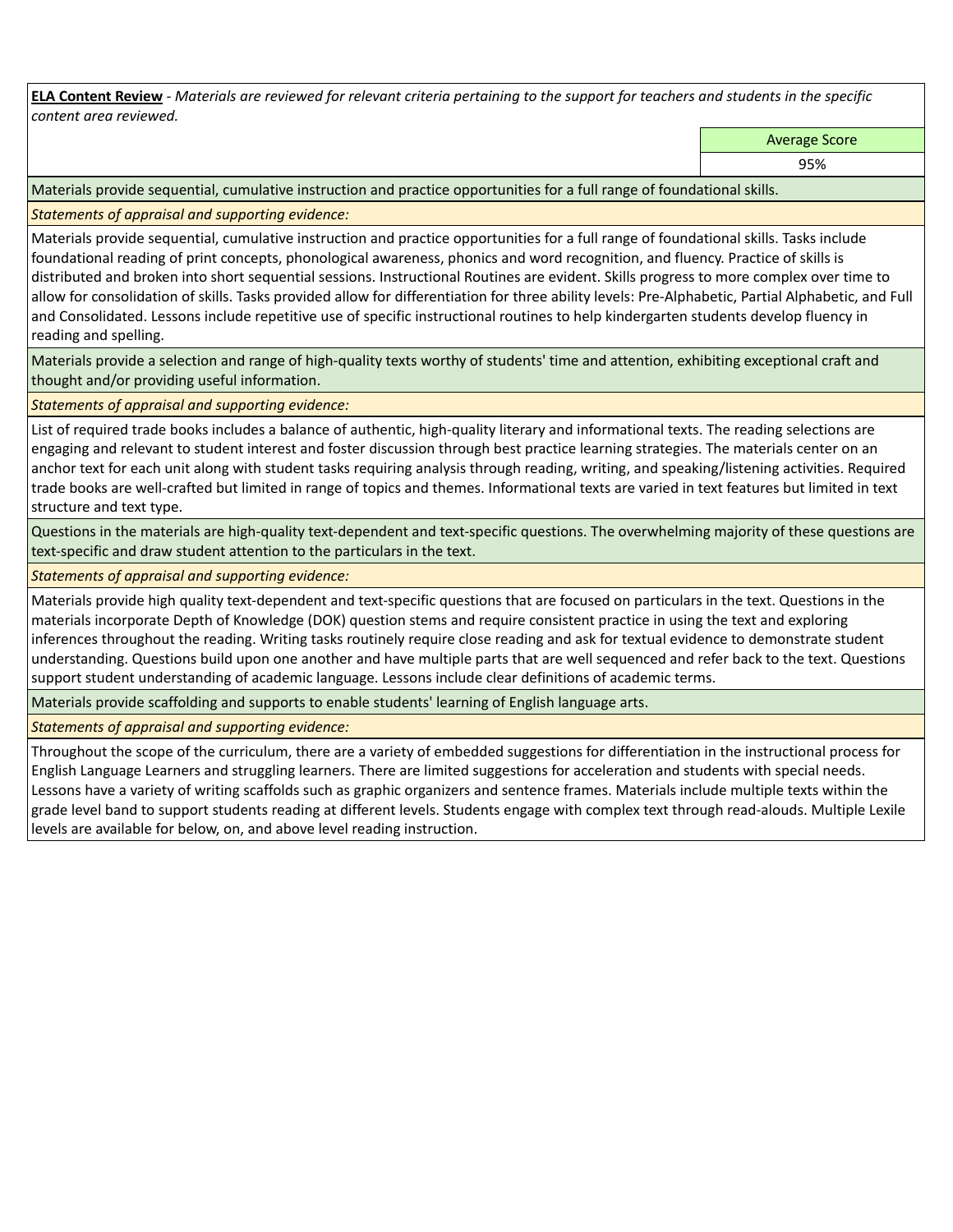**All Content Review** *- Materials are reviewed for relevant criteria pertaining to the support for teachers and students in the material regarding the progression of the standards, lesson structure, pacing, assessment, individual learners and cultural relevance.*

Average Score

92%

Materials are coherent and consistent with the standards that all students should study in order to be college and career ready.

*Statements of appraisal and supporting evidence:*

All standards are addressed through instructional materials provided, including assessments. Review chapters, lessons, activities, and assessments throughout the materials verify standards-alignment. Skills are reviewed throughout the module to prepare for the assessment. Performance Tasks throughout the Materials ask students to complete age appropriate content area tasks. Scenarios consist of real-life and relevant situations appropriate for the students at that grade level/grade band.

Materials are well designed and take into account effective lesson structure and pacing.

*Statements of appraisal and supporting evidence:*

Curriculum Guide presents clear, standards-aligned learning progression. Opportunities for differentiated instruction are tied to clear and measurable learning objectives. Student material is presented in a visually appealing manner supportive of student learning. Materials are well designed and take into account effective lesson structure and pacing as demonstrated in curriculum map and lesson narrative pacing guides. The visual design is consistent throughout the text, and the materials incorporate similar slides, titles, graphic organizers. There is predictable placement of lesson elements. (Daily Learning Targets, Ongoing Assessment, Agenda, Opening, Work Time, Closing)

Materials support teacher planning, learning, and understanding of the standards.

*Statements of appraisal and supporting evidence:*

Materials provide support for teacher planning, learning, and understanding of the standards. The supports provided for planning are lists of materials needed for the lesson; a pacing guide on how long each portion of the lesson should last; grouping strategies; guided questions; and standards for each unit/lesson. Lessons are able to be presented through the use of a publisher's created slide show. Instructional strategies provide support to teachers in planning learning experiences that focus on understanding the material presented.

Materials offer teachers resources and tools to collect ongoing data about student progress on the standards.

*Statements of appraisal and supporting evidence:*

Materials provide a clear path to assess and monitor students' progress in the content standards. Throughout the curriculum, teachers use checklists to gather data on students' progress. Each module has a series of formative and summative assessments to check and monitor student growth and learning. Lesson Narratives offers guidance on which standards will be assessed, interpretation of student performance, and follow-up steps/suggestions for struggling students. Rubric scoring guides are embedded.

Materials support effective use of technology to enhance student learning.

*Statements of appraisal and supporting evidence:*

While the digital materials are accessible and available in multiple platforms, the text materials do not effectively use technology to support student mastery of media literacy skills nor enhance student learning of unit content. The online resources offer a wide variety of media projects and practices, but are not seamlessly incorporated into the instructional plan. Selected lessons include engaging digital learning opportunities in the form of video clips; however, minimal opportunities are presented for use of technology in assessment.

Materials can be easily customized for individual learners.

*Statements of appraisal and supporting evidence:* 

Accommodations and modifications are embedded in teacher marginal notes and supplied in sections provided in each unit for ELLs and struggling learners. Materials offer multiple lessons for one concept/idea/content that is being taught. Teachers are able to choose the best lesson for students based on instructional needs. Tasks include projects and writing to support cross-curricular content connections as well.

Materials give all students extensive opportunities and support to explore key concepts.

*Statements of appraisal and supporting evidence:*

All students are given opportunities to explore understanding of key concepts through lessons, discussions, and active engagement strategies. The materials provide support, accommodations, and modifications for English Language Learners, culturally and linguistically diverse students, and other special populations. Lessons foster opportunities for students to communicate in engaging and creative ways and feature activities that allow students to take on leadership roles. Curriculum provides materials to engage parents and caregivers to help support student progress and achievement. Home support materials are not provided in languages other than English.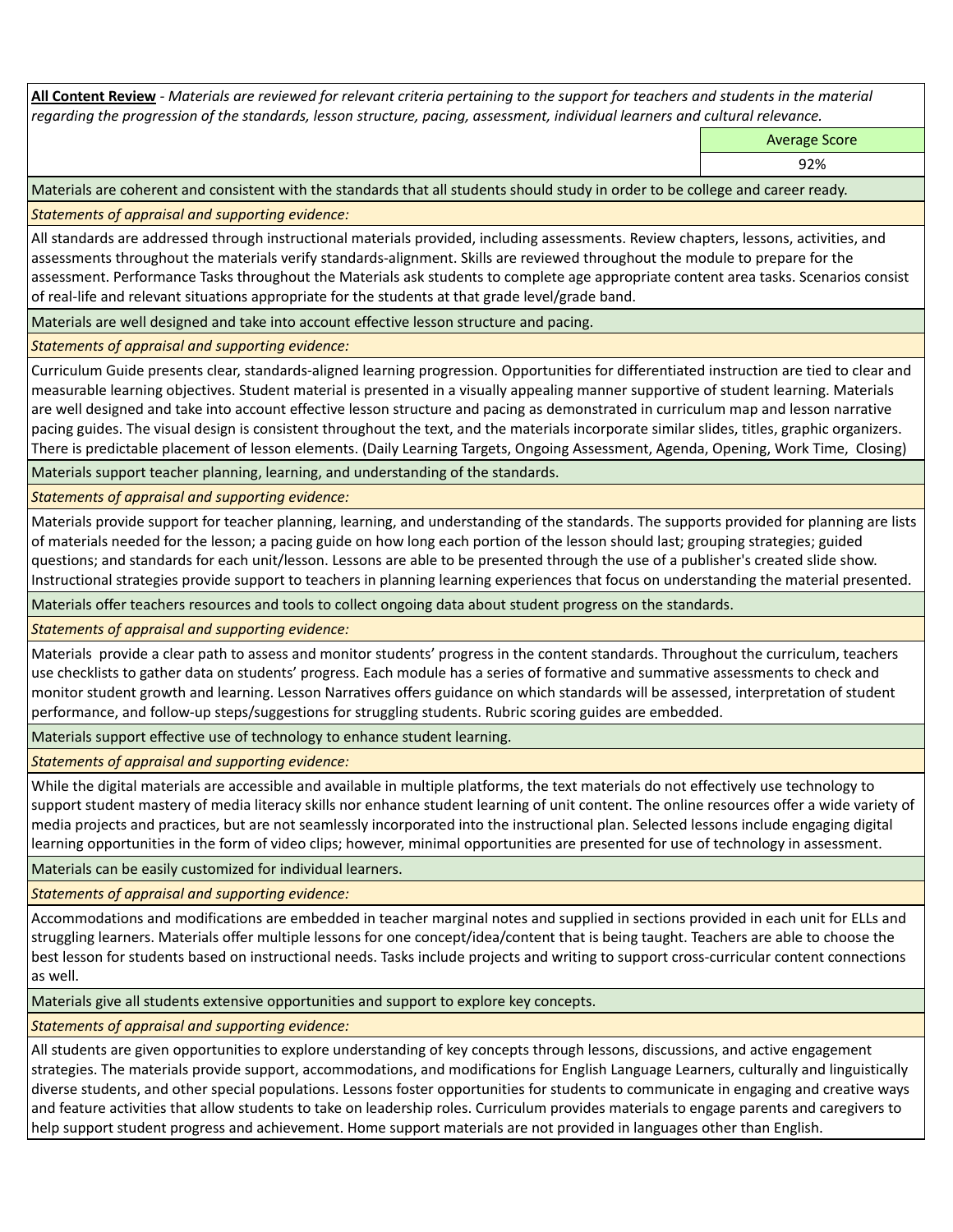Materials take into account cultural perspectives.

*Statements of appraisal and supporting evidence:*

Classroom protocols include culturally and linguistically responsive pedagogy through use of building background knowledge, various discussion protocols, response strategies, and grouping configurations. Multicultural illustrations are present but not purposefully used to create cultural bias-free, stereotype-free, and barrier-free instruction. Units provide opportunities for students to solve problems in innovative, engaging ways but draw minimally from students' own cultural and linguistic backgrounds. Lesson materials incorporate limited evidence of multicultural perspectives and experiences. The materials address New Mexico standards with a narrow selection of Native American and Hispanic texts, but they lack depth and breadth of cultural literature, perspective, text-to-text, and text-to-self connections to fully meet New Mexico standards.

Materials include a culturally responsive lens.

*Statements of appraisal and supporting evidence:*

The materials help to support a culturally responsive lens by including multiple opportunities for students to demonstrate their perspectives in a specific concept by allowing them to discuss, write and present their own thoughts and ideas. Materials engage students in critical reflection about their own lives and about those around them through activities that allow for higher order applications. Materials do represent multiple cultures but they are not strategically used to represent value and recognize cultural sensitivities in regard to race, religion, socioeconomic status, orientations or views.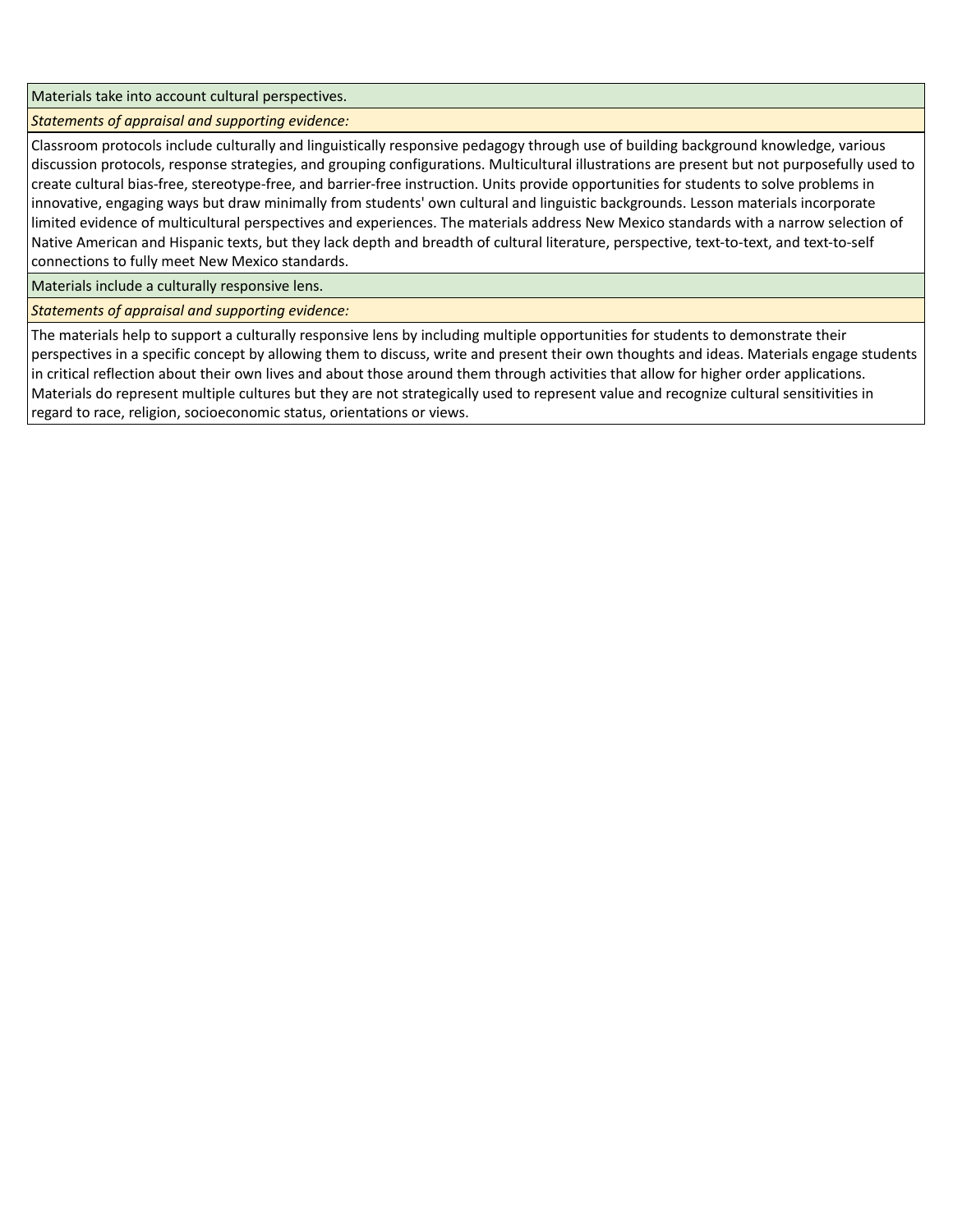**Reviewers' Professional Summation** *- These materials are reviewed by Level II and Level III educators from across New Mexico. The reviewers have brought their knowledge, experience and expertise into the review of these materials. They offer here their individual summary of the material as a whole.*

Reviewer #: 19

*Background and experience:*

Level III, National Board Certified teacher with 17 years of experience in Elementary, including teaching 1st, 2nd, 4th, and 5th grades. Instructional Specialist and ELA Content Specialist work. Bachelor's in Sociology. Master's in Curriculum and Instruction. MBA in Educational Leadership. Currently District Level Elementary ELA Content Specialist.

*Professional summary of material:*

This curriculum covers the CCSS standards thoroughly with a sufficient quantity of materials to cover during the year. All standards are addressed through instructional materials provided, including assessments. Embedded correlations are throughout lessons. The materials build upon background knowledge and provide students with the big picture of each unit, so they can anticipate the connections that will be made. The use of high level questioning and engagement strategies is embedded within every lesson. The visual design is consistent throughout the text, and the materials incorporate similar slides, titles, graphic organizers. There is predictable placement of similar elements, which aids in navigation. Lessons integrate Science and Social Studies content, but fail to branch out into varied topics. The time spent on the same topic in each module is excessive. Examples of multicultural representations relevant to the standards and the students are limited to pictures. Surface level reflection of diversity are apparent but fail to focus on traditions, celebrations, and experiences. Lessons don't expand on diversity in culture. There are strong supports for English Language Learners and struggling students. More supports for advanced learners and students with special needs are needed. Integration of viewing and interacting with resources digitally is done well, but students have limited opportunities to create artifacts using technology. Foundational skills are taught in the Skills Block and offer differentiated lessons. Phonological Awareness standards and activities should not include written text. This changes the lesson to a phonics skill. Digital lessons should not contain letters or words when students are manipulating phonemes. Some lessons did a nice job of using picture cards and Elkonin boxes for these activities. Reading Foundational Skills Blocks and Module Lessons with Labs provide a comprehensive literacy curriculum. 3-hours per day for the reading block is very ambitious. Overall, this is a promising program.

Reviewer #: 20

*Background and experience:*

Level II teacher with 8 years of experience in the Elementary setting, 5 of those years in a 2nd grade classroom and currently working in a 1st grade classroom with 3 years of prior experience with grade level. A Bachelor's of Science in Elementary Education and currently working on a Master's Degree in Curriculum and Instruction. Have participated as a team member in the adoption process of new curriculum for my local school district, which included the reviewing of curriculum materials.

*Professional summary of material:*

The curriculum attends to and covers the standards efficiently through the use of authentic texts and well-established daily routines that are supported with in-depth discourse protocols that encourage high level thinking. Materials provide guidance in support of EL learners and provides them with opportunities to collaborate with peers, receive extra support through the use of visuals, and make connections through the use of home languages to support their learning. Lessons are well sequenced and scaffolded in order to build off of previously learned topics and make connections to the new knowledge being introduced. Tasks and assessments are well aligned to the CCSS with opportunities for students to make real world connections and work together through creative assignments that are driven with mastery of the standard in mind. Materials support Phonics, Phonemic Awareness and Print concepts in order to establish wellrounded writing and reading skills for students. Each aspect is taught through the use of routines, games, and small group differentiated lessons to support leveled learning. Multicultural aspects are prevalent throughout the materials but are surface level, lack depth, and do not provide a solid foundation to support diversity and awareness. Overall, the reviewed materials provide high quality curriculum for the classroom teacher with rigorous assignments and learning connections for students.

Reviewer #: 21

*Background and experience:*

Level III teacher with Master's of Education in Pedagogy and Learning. Prior experience includes work as an Early Childhood Education Curriculum Specialist and 14 years of experience as a classroom teacher in prekindergarten, kindergarten, and first grade. Recent work includes collaborating with educators across the state on the development of the New Mexico Instructional Scope, including guidance documents for Culturally and Linguistically Responsive Teaching and High Quality Instructional Materials. Currently working as a first grade classroom teacher.